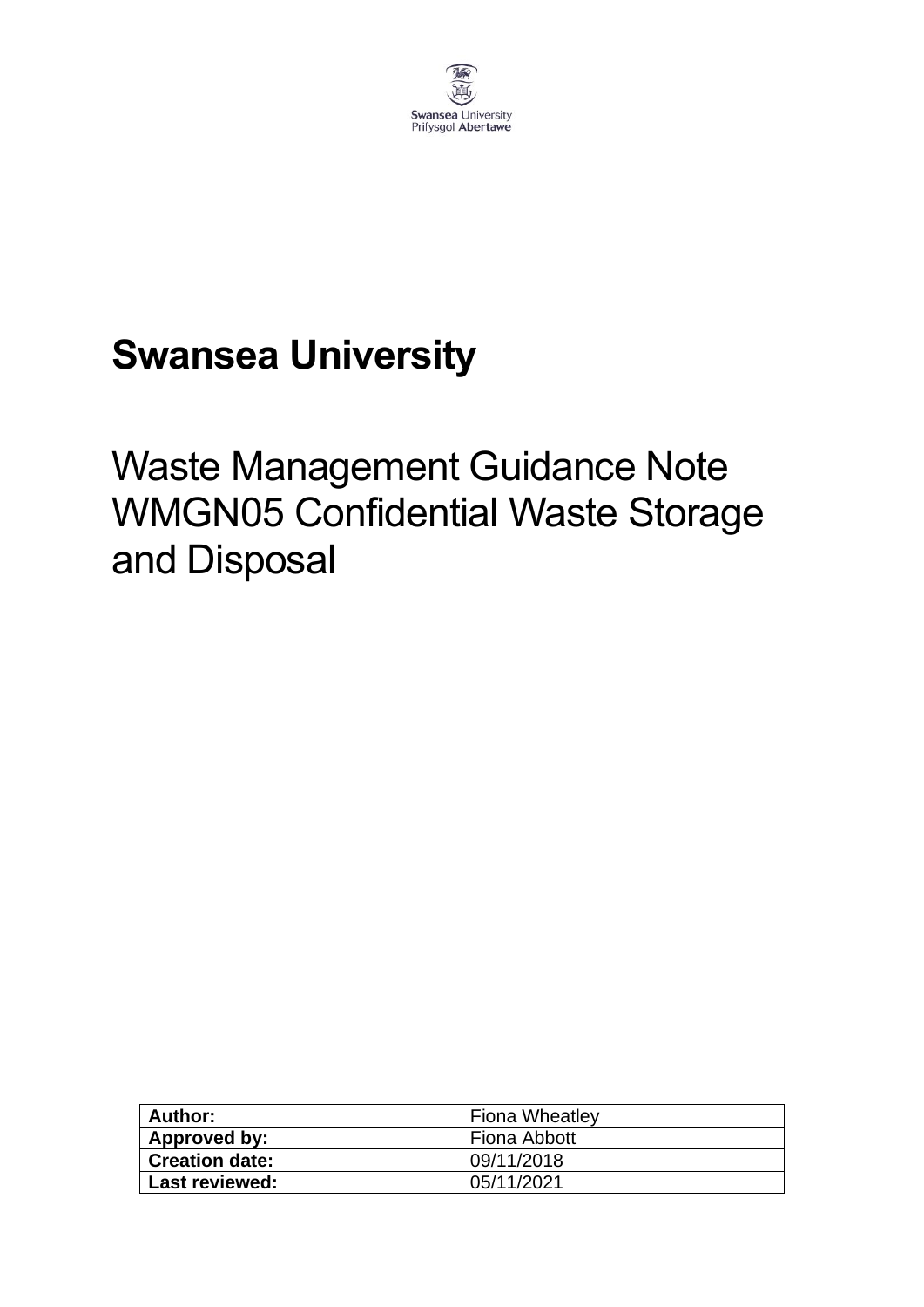| <b>Waste Management Guidance Note WMGN05</b><br><b>Confidential Waste Storage and Disposal</b> |                                                  |
|------------------------------------------------------------------------------------------------|--------------------------------------------------|
| <b>Location Generated</b>                                                                      | All areas                                        |
| <b>EWC</b>                                                                                     | $20 - 01 - 01$                                   |
| Type                                                                                           | <b>Controlled Waste</b>                          |
| <b>Disposal Method</b>                                                                         | Segregated for secure shredding / Recycled       |
| Bin/Bag Type                                                                                   | 15kg only self-adhesive bag / locked console bin |

# **Duty of Care Requirements**

The University has a legal duty of care under the Data Protection Act 1998, General Data Protection Regulation 2015, Protection of Freedoms Act 2012, amongst others, to ensure all confidential waste is disposed of correctly, and all records stored in accordance with all applicable legislation.

This WMGN applies to all types of confidential waste generated by all Colleges and PSUs' academic and administrative departments. This procedure does not apply to confidential records held on computer hard drives, which should be disposed of as WEEE.

The University has an established internal confidential waste collection service, with all confidential waste collected and securely stored on site, prior to collection by a contracted waste management company. All confidential waste collected is shredded, with secure destruction certification provided, and then sent for recycling.

As of July 2021, the University will be phasing out the supply of blue plastic bags for confidential waste and supplying heavy duty white self-adhesive 15kg confidential bags. It is estimated that by changing from plastic to paper bags the University will avoid generating 78kg of plastic waste per year, and save generating 469.47 kgCo2 in the process. Further to this all waste paper collected will be recycled back into paper hand towels.

# **Internal Storage Prior to Disposal**

Confidential waste, except cross-shredded confidential waste, must be placed into confidential waste bags, or locked secure console bins can be supplied.



Figure 1; 15kg self-adhesive white confidential waste paper bag Figure 2; Locked confidential waste console

Do not overfill bags; bags should not weigh more than 15Kg (the weight of a standard box of A4). Please ensure you use the self-adhesive sticky to secure the bag. The bag must always be securely held, therefore bags must not be left in corridors or outside rooms unattended.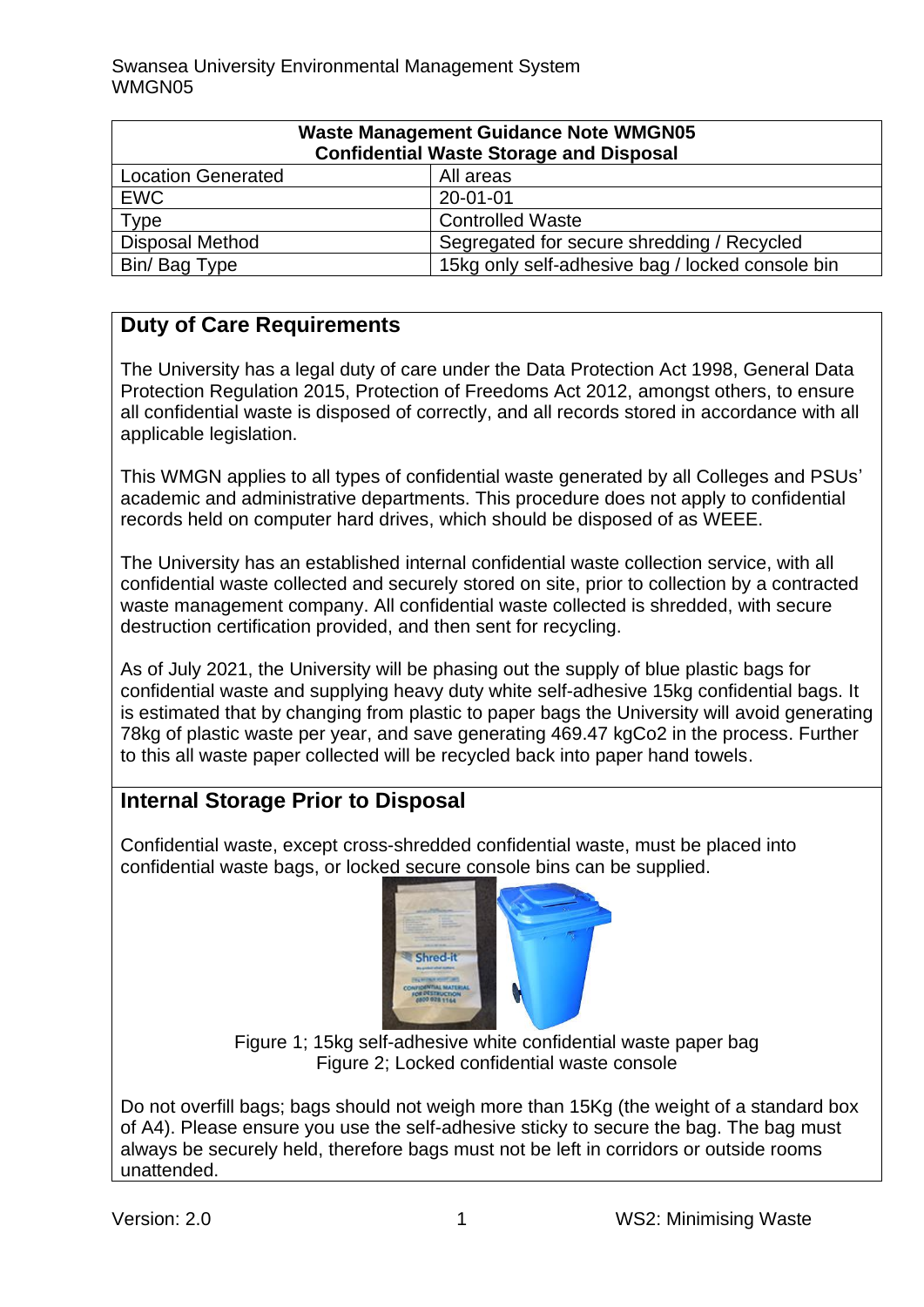#### **Confidential waste cannot be placed into external wheelie bins.**

However, confidential waste that has been **cross-shredded** can be placed into clear bags, which can be disposed of by cleaning staff into external recycling bins.

### **Disposal Instructions**

#### **Bag and locked console bin supply**

• To order confidential waste bags, or a lockable console for your confidential waste, a works order must be placed via the University's online [Help Desk System](https://quemis.swan.ac.uk/Q2_Live/login)

#### **Bag and console collection**

- To arrange collection of bags, or an exchange of a lockable console, a works order must be placed via the University's online [Help Desk System](https://quemis.swan.ac.uk/Q2_Live/login)
- Please note bags will be collected within 5 working days of submission of the works order, consoles may take longer

#### **Disposal Cost**

Standard confidential waste disposal is covered by a central waste budget.

**For further guidance please contact [Estates-Waste@Swansea.ac.uk](mailto:Estates-Waste@Swansea.ac.uk)**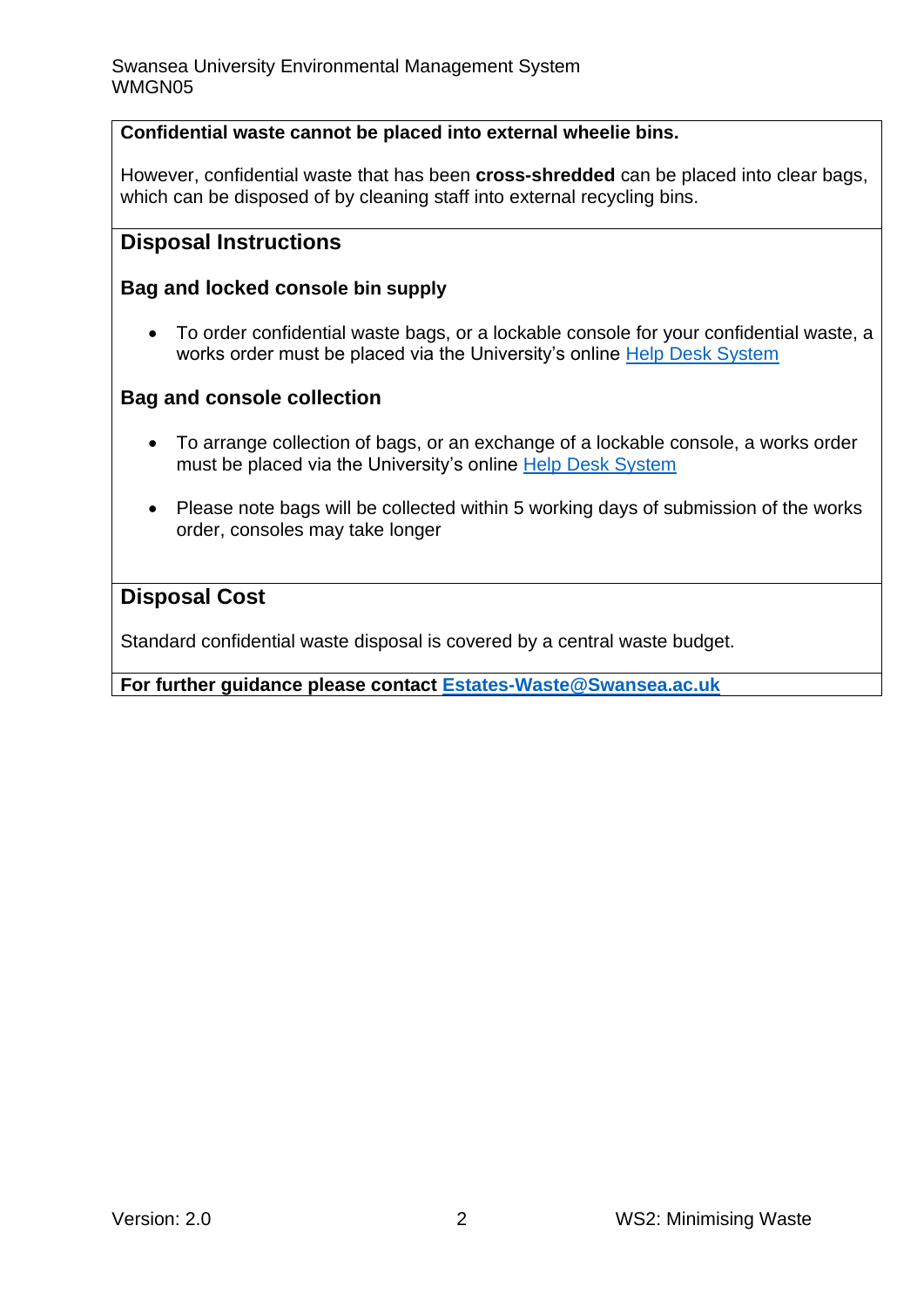### **What constitutes waste, and what records need to be retained? Definition**

A record is any information captured in a reproducible format; this includes any paper, book, photograph, microfilm, map, drawing, artefact, chart, magnetic tape, disk or optical disk, or any form of electronic storage medium which provides evidence of the University functions, activities and transactions.

## **(a) Confidential records - general**

Only a small proportion of records produced, created and held in the University will be deemed to be confidential in nature; most will be dealing with financial or personal matters (e.g. detailing staff or student information). It is important to remember that any record produced by the University, which is not already within the public domain, and contains information on identifiable individuals, should always be treated as confidential. This is to ensure that the University complies with the terms of the Data Protection Act 1998 and General Data Protection Regulations 2015.

Any record, produced by staff employed at the University, which is not already within the public domain, and which contains commercially sensitive information, should also be treated as confidential.

The format of a record has absolutely nothing to do with whether it is confidential or not. Emails are just as likely to contain confidential information as formal letters do.

## **(b) What is not confidential?**

Generally any record or copy of a record that is already in the public domain e.g. placed in the library this includes:

- Blank examination papers (post exam)
- Charters [archive interest]
- Course guides and outlines [archive interest]
- Data which has been wholly anonymised
- Internet websites
- Regulations
- Published directories
- Magazines
- Mission statements [archive interest]
- Newspapers
- Press releases [archive interest]
- Presentation materials
- Prospectuses
- Publicity material
- Published circulars
- Published minutes
- Published reports
- Published surveys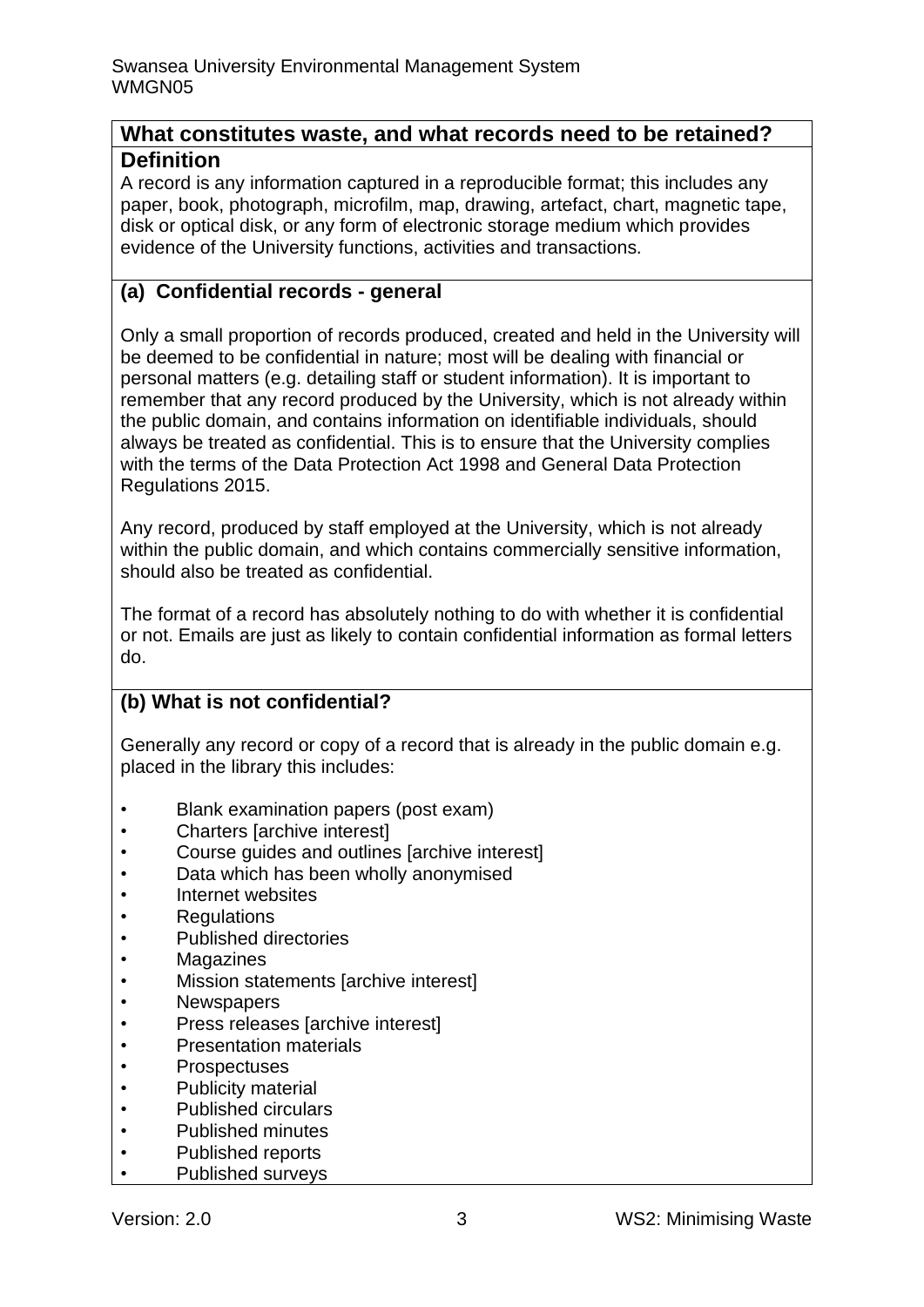Swansea University Environmental Management System WMGN05

- Statutes
- Theses (accepted)
- Timetables

#### **(c) What is confidential?**

- (i) Any record which contains personal information about a living individual; for example;
	- Accident books and records
	- Admissions records
	- Questionnaire or other data collected under an understanding of confidentiality.
	- Correspondence or other documents that reveal the contact details or any financial details of a named living individual.
	- Correspondence or other documents which reveal personal details or pass comments on a named living person.
	- Grant applications
	- Income tax and National Insurance returns
	- Health records
	- Interview notes
	- Job applications
	- Maternity pay records
	- Medical records
	- Redundancy records
	- Sick pay records
	- Staff personnel records
	- Staff or student discipline or appeal records
	- Student records
	- Wages and salary records
- (ii) Any record which, if made public before a certain period, may breach commercial confidentiality. This is likely to include:
	- Any record which may breach intellectual property rights e.g. unpublished research material, drafts and manuscripts.
	- Contracts
	- Insurance records
	- Maintenance records
	- Purchasing records
	- Tenders
	- Unpublished accounting records